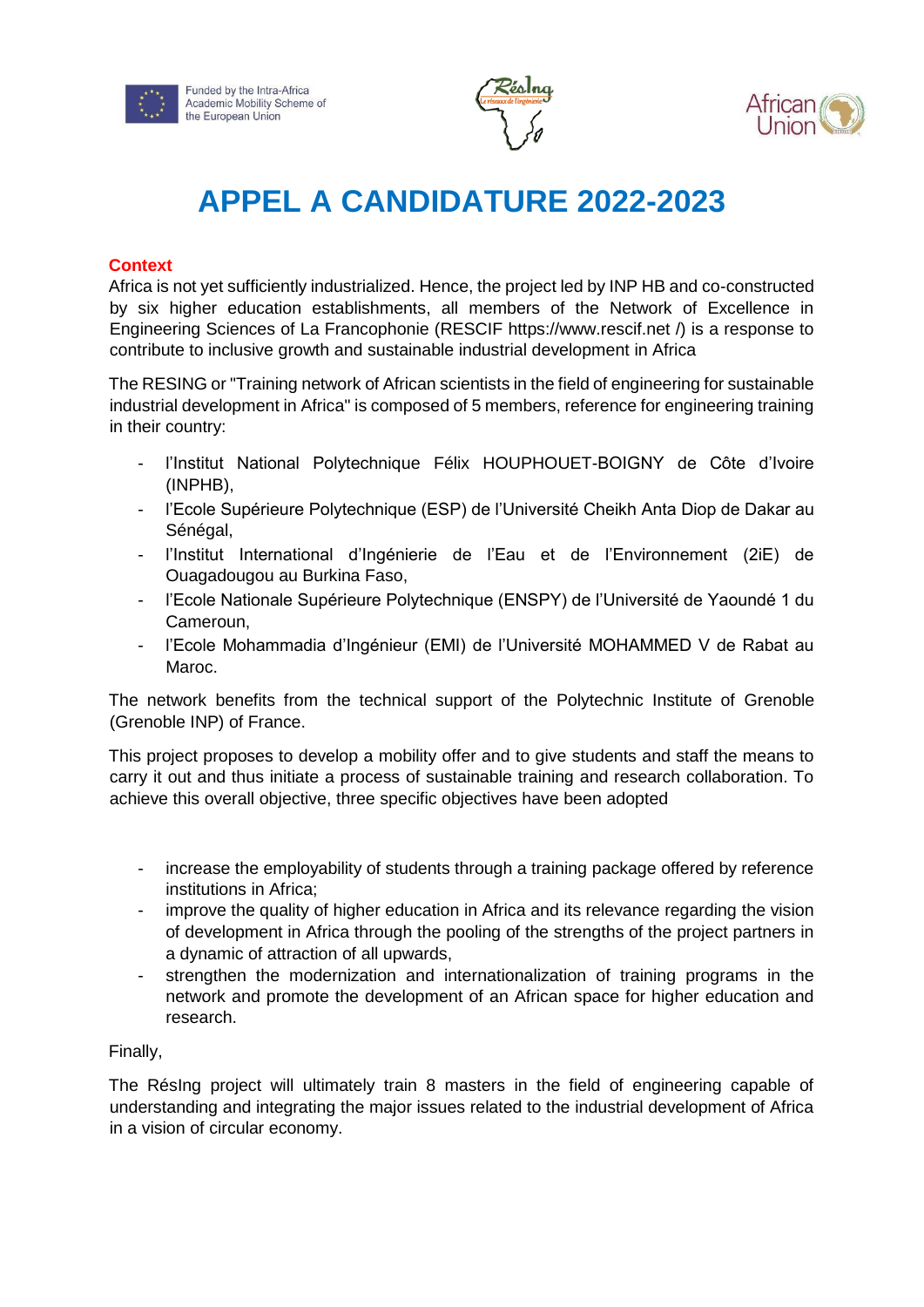

Funded by the Intra-Africa Academic Mobility Scheme of the European Union



As such, a degree mobility of 36 months in Electrical Engineering, Mechanical Engineering, Chemical or Biological Processes Engineering, Hydraulics, Water and Environment for the 2022-2023 school year in the following establishments

- 2iE (Burkina Faso),
- ENSPY (Cameroun), INP-HB (Côte d'Ivoire), EMI (Maroc), ESP (Sénégal).

## **Scholarships**

Successful candidates will benefit of a 24-month mobility grant and travel expenses (a round trip by plane to the host country over the duration of the mobility + 24 months of insurance).

# **Applications**

Applications are open to any student holding a master's degree in electrical, mechanical, chemical, water and environmental engineering.

Applications must be submitted on the RESING platform from May 25 to July 01, 2022 at the latest.

Female candidates are strongly encouraged.

A candidate who has benefited once from an Intra-African scholarship during his course, does not have the right to apply (one can only benefit from a single Intra-African mobility scholarship during the whole course).

## **Consortium**

Choose at least one host institution from the list of partner institutions:

- 1. Institut National Polytechnique Félix Houphouët-Boigny, Côte d'Ivoire : [www.inphb.ci](http://www.inphb.ci/)
- 2. Université Cheickh Anta Diop : Ecole Supérieure Polytechnique de Dakar Sénégal : <http://www.esp.sn/>
- 3. Université de Yaoundé 1 : Ecole Nationale Supérieure Polytechnique Cameroun : <https://polytechnique.cm/>
- 4. Institut International d'Ingénierie de l'Eau et de l'Environnement- Burkina Faso : <https://www.2ie-edu.org/> **.**
- 5. Université Mohamed IV : École Mohammadia d'ingénieurs :<https://www.emi.ac.ma/>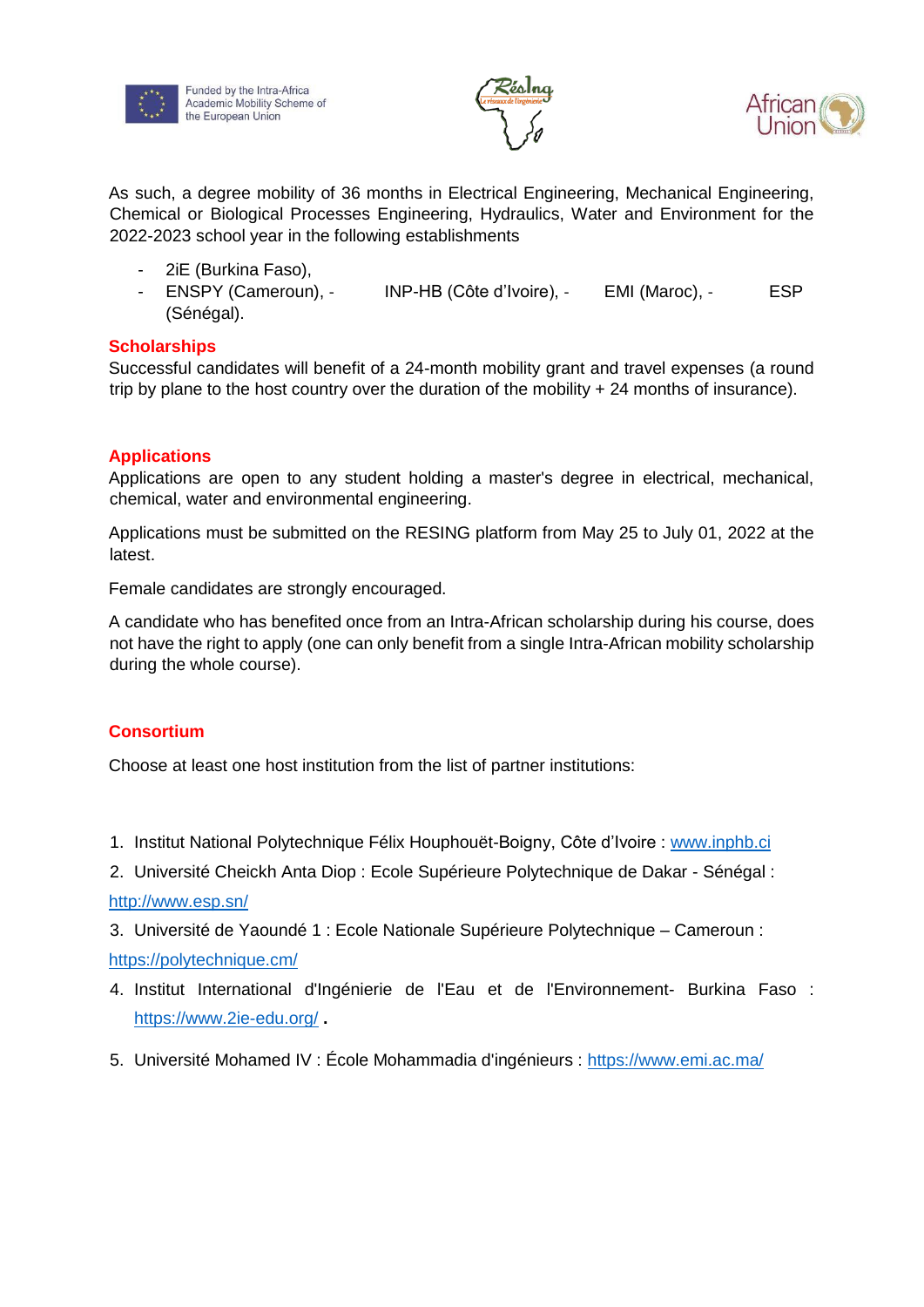

Funded by the Intra-Africa Academic Mobility Scheme of the European Union



## **Application file**

**Target group 2**: applicants from Liberia, Sierra Leone, South Sudan, Lesotho, Malawi and **Burundi** 

- application form (downloadable from resing.inphb.ci)
- cover letter
- europass CV (to be produced from the link: https://europa.eu/europass/fr
- Student card or school certificate
- Valid Passport
- transcript of the license cycle
- The diploma or diploma certificate of the license Letter of recommendation from teachers in the field.

## **Contact ResIng mobility referents**

- INPHB : Didier Fanou, guy.fanou@inphb.ci,
- 2IE : Yohan Richardson, yohan.richardson@2ie-edu.org,
- EMI : Hassane Mahmoudi, mahmoudi@emi.ac.ma,
- ESP : Lamine Ndiaye, mamadoulamine.ndiaye@ucad.edu.sn, ENSPY : André Talla, andre.talla@univ-yaounde1.cm.

In the event of difficulty with the platform, the files in scanned version in a single PDF file are sent to the ResIng mobility referents of the institution of your choice below with a copy to **projet.resing@inphb.ci**. The file must bear the candidate's name. Ex: Name of Candidate: Jean Koffi, File name: Dossier\_jean\_Koffi

# **Announcement of results**

- The results will be announced on July 15, 2022.

**The Coordinator** 

hatth

**Pr YAO Kouassi Benjamin**